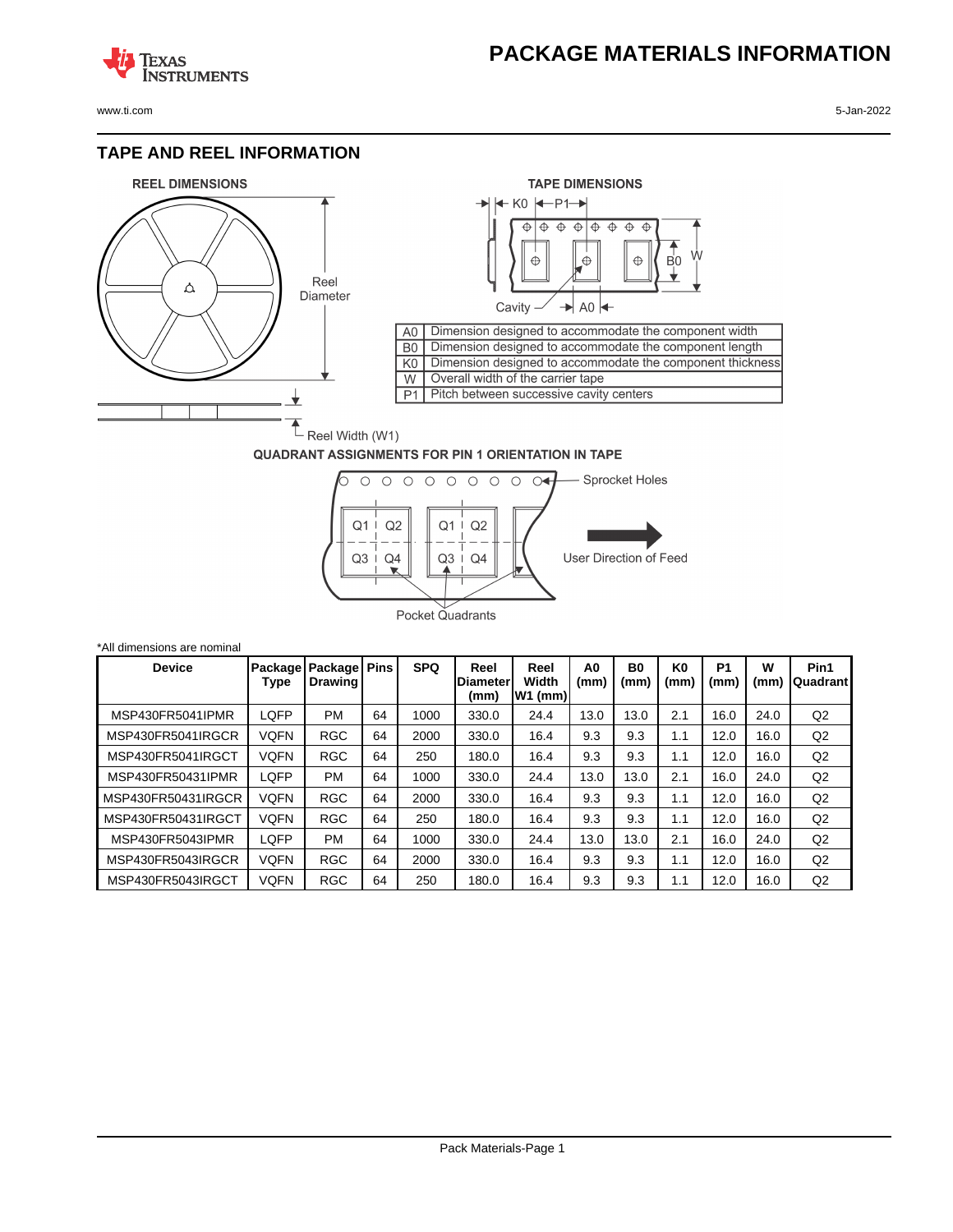

www.ti.com 5-Jan-2022

# **PACKAGE MATERIALS INFORMATION**



| *All dimensions are nominal |              |                 |             |            |             |            |             |  |  |  |
|-----------------------------|--------------|-----------------|-------------|------------|-------------|------------|-------------|--|--|--|
| <b>Device</b>               | Package Type | Package Drawing | <b>Pins</b> | <b>SPQ</b> | Length (mm) | Width (mm) | Height (mm) |  |  |  |
| MSP430FR5041IPMR            | LQFP         | <b>PM</b>       | 64          | 1000       | 336.6       | 336.6      | 41.3        |  |  |  |
| MSP430FR5041IRGCR           | <b>VQFN</b>  | <b>RGC</b>      | 64          | 2000       | 367.0       | 367.0      | 38.0        |  |  |  |
| MSP430FR5041IRGCT           | <b>VQFN</b>  | <b>RGC</b>      | 64          | 250        | 210.0       | 185.0      | 35.0        |  |  |  |
| MSP430FR50431IPMR           | LQFP         | <b>PM</b>       | 64          | 1000       | 336.6       | 336.6      | 41.3        |  |  |  |
| MSP430FR50431IRGCR          | <b>VOFN</b>  | <b>RGC</b>      | 64          | 2000       | 367.0       | 367.0      | 38.0        |  |  |  |
| MSP430FR50431IRGCT          | <b>VQFN</b>  | <b>RGC</b>      | 64          | 250        | 210.0       | 185.0      | 35.0        |  |  |  |
| MSP430FR5043IPMR            | LQFP         | <b>PM</b>       | 64          | 1000       | 336.6       | 336.6      | 41.3        |  |  |  |
| MSP430FR5043IRGCR           | <b>VOFN</b>  | <b>RGC</b>      | 64          | 2000       | 367.0       | 367.0      | 38.0        |  |  |  |
| MSP430FR5043IRGCT           | <b>VOFN</b>  | <b>RGC</b>      | 64          | 250        | 210.0       | 185.0      | 35.0        |  |  |  |